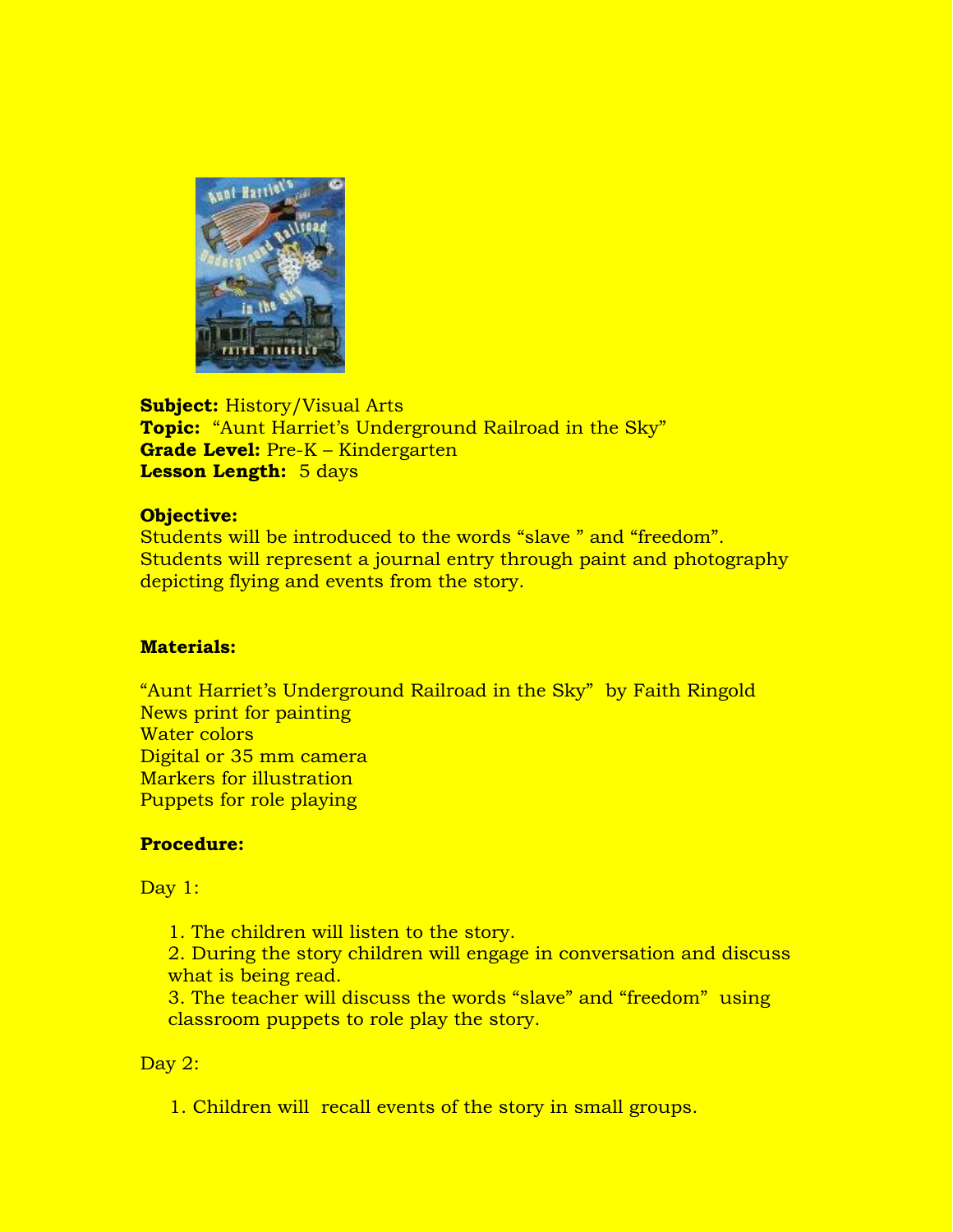2. Children will recall beginning, middle, and ending of the story in drawings.

Day 3:

1. Teacher will photograph children using digital/or 35 mm camera to depict flying

2. Develop photos.

3. Photos of the children are cut-out along body lines.

Day 4:

1. Children paint a water color back drop representing the sky and scenery from the book on newsprint.

## Day  $5:$

1. Using markers the children draw a picture representing some aspect of the book on the dried water color. Teacher labels the area: "I can fly, I can fly over......., the teacher records in writing the children's representation.

2. The child glues the cut-out photo of himself/herself on the water color picture.

3. Children sign their original art work in their special way when completed.

## **Assessment:**

Students will create a story in their painting, drawing and words as it relates to their interpretation of the story. Finished products will be displayed for children to view and discuss and increase awareness of anyone who visits by the hallway display.

## **Resources:**

# **Children's Literature:**

"Aunt Harriet's Underground Railroad in the Sky" by Faith Ringold

## **Web Site Links:**

www.undergroundrailroad.com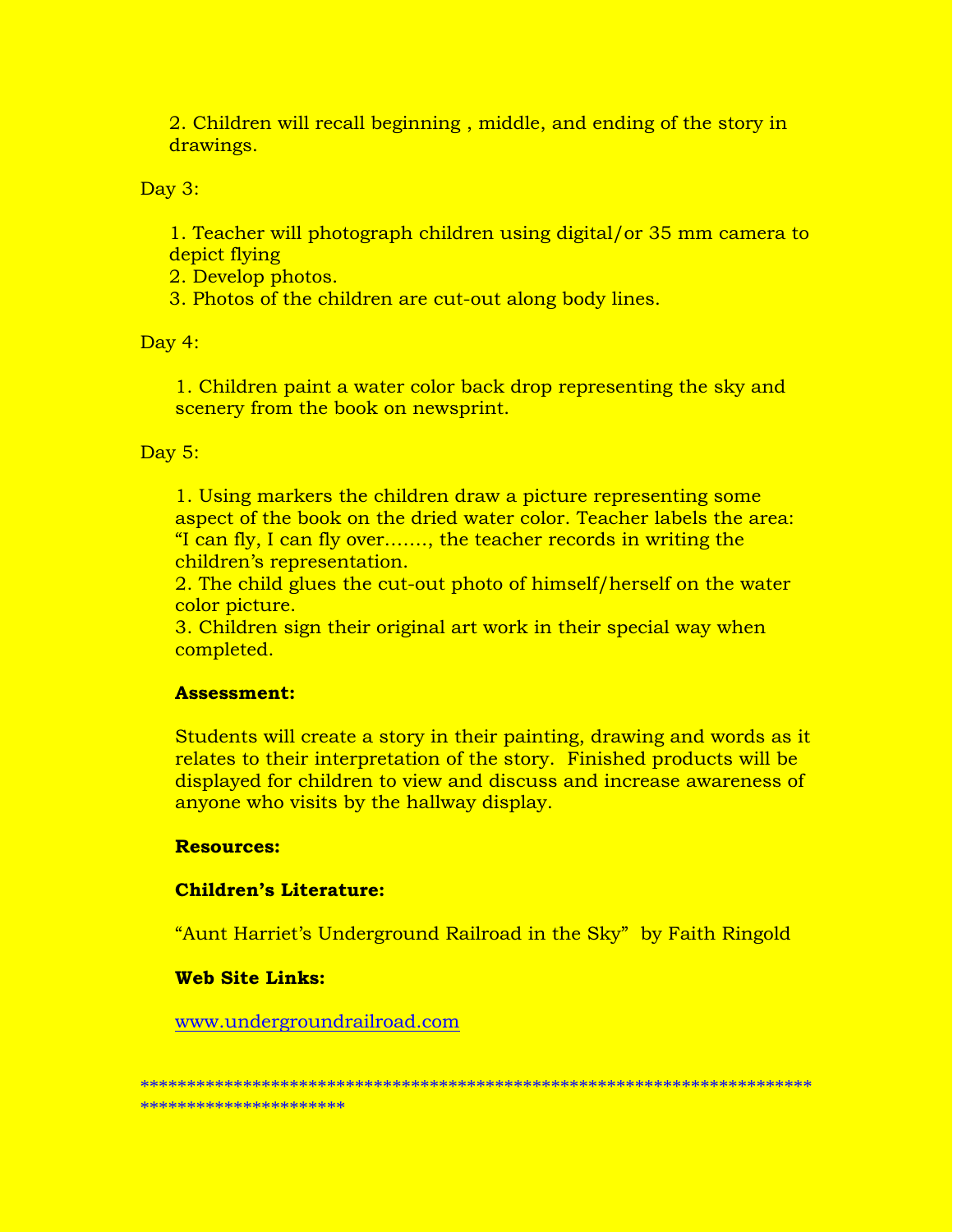

**Subject:** History/Movement and Music **Topic:** "Follow the Drinking Gourd" **Grade Level:** Pre-K – Kindergarten **Lesson Length:** 1 class

# **Preliminary Description of a child slave:**

Teacher talks with students about how students spend their day at school; talking, learning playing, and at home; watching TV, playing with friends or resting. Teacher describes life as a child that is enslaved and how their day is spent working in the fields, cooking, and cleaning. Comparing differences in the life of a child who is a slave, and how the students live today.

## **Objective:**

Students will reenact segments of the book, guided by the classroom teacher.

Students will become familiar with, Harriett Tubman, and the words; master, conductor, North Star, Safe House, slave, and freedom.

## **Materials:**

"Follow the Drinking Gourd" by F.N Monjo

Section of the classroom designated as "Safe House", such as, "Dramatic Play", or "House Keeping" areas, or an area on the playground or near school building.

Cut out a star to be hung in classroom representing "North Star" Carpeted area to represent central location to gather together as a large group.

Can be adapted both indoors and outdoors.

## **Procedure:**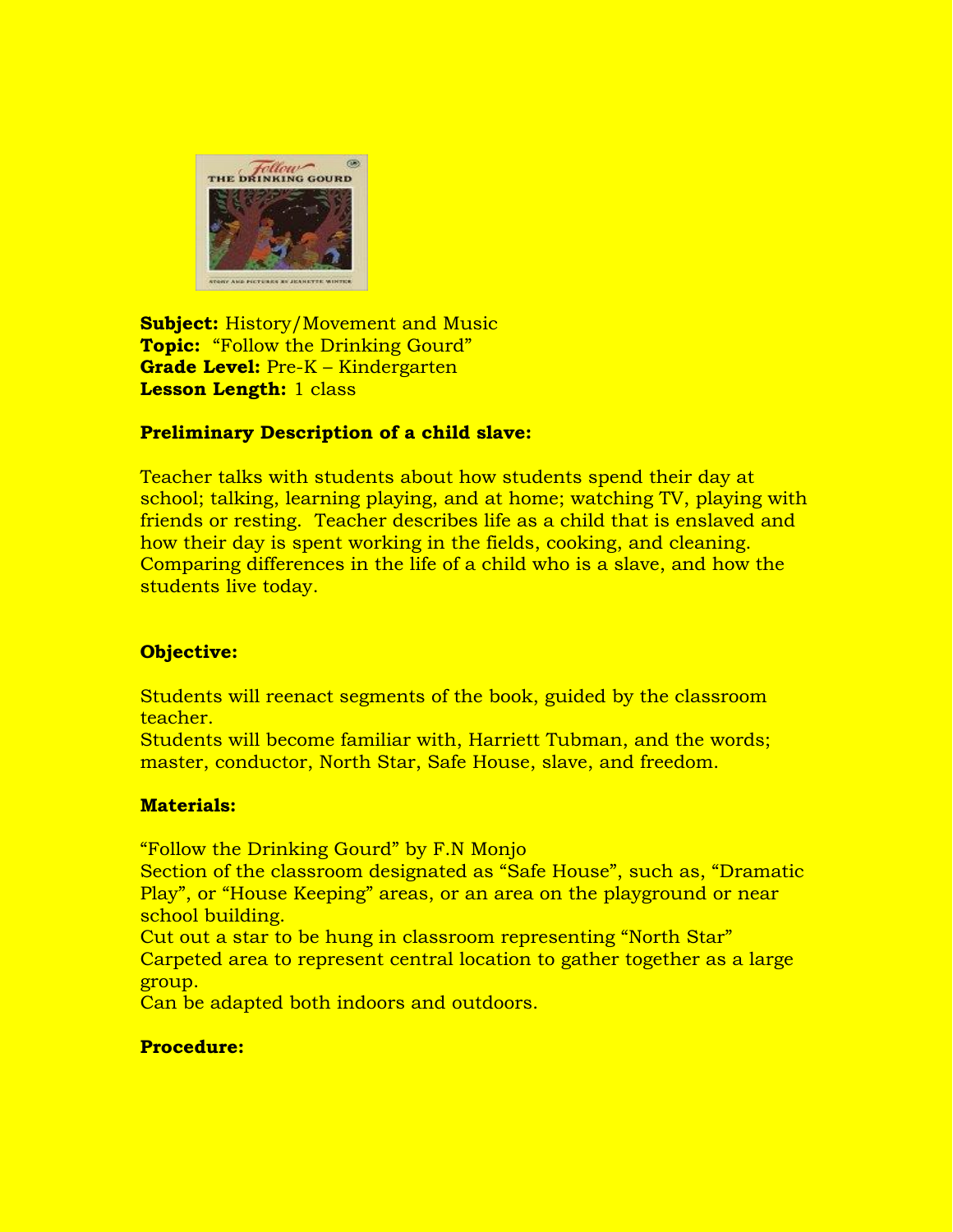- Teacher reads **Follow the Drinking Gourd.** Ad lib for young children, focus on main characters, such as Harriett Tubman, master, conductor, and slaves, and main point follow the North Star to freedom.
- One child is Harriett Tubman (1), teacher becomes the master, two children become conductors (2 and 3), and the rest of the children are slaves.
- The master (teacher) orders the enslaved children around telling them to get to work.
- The enslaved children (students) pretend to work until the master goes to sleep.
- Harriett Tubman (child 1) comes to help enslaved children escape.
- Child 1 (Harriett Tubman) tells the enslaved children to lay down, and be quiet.
- The enslaved children (students) are instructed to pretend they are in the woods and are traveling at night (walk around the classroom or walk outside around school building) .
- The students pretend they reach a "Safe House", (House Keeping area) Harriett Tubman (child 1) asks, "Is it safe to stop here?" the enslaved children (students) answer "yes" .
- The enslaved children (students) pretend to hide and wait until night to travel again.
- The master (teacher) wakes up and finds her slave children gone, she knocks on the "Safe House door to enquire, "Have you seen my slaves?" the conductors (child 2 and 3) answer, "no".
- Pretend it is night again, with Harriett Tubman (child1) she repeats the actions in bullet 7 and points to the "North Star" (suspend a star in classroom for children to view) to show the enslaved children (students) are on the right track.
- The teacher explains to students that they are on the Underground Railroad to Freedom, children hook together as if on a train for dramatization and make their way back to central area during "large group time" of the classroom representing freedom.
- Teacher can play taped version of the lyrics to Follow the Drinking Gourd and sing with students during "large group time". Teacher can play the video "Follow The Drinking Gourd" for follow up discussion.

# **Assessment:**

In the central area representing "Freedom", teacher will have students recall their journey, specifically looking for key words that represent parts of the story that were read and experienced through the skit.

## **Resources:**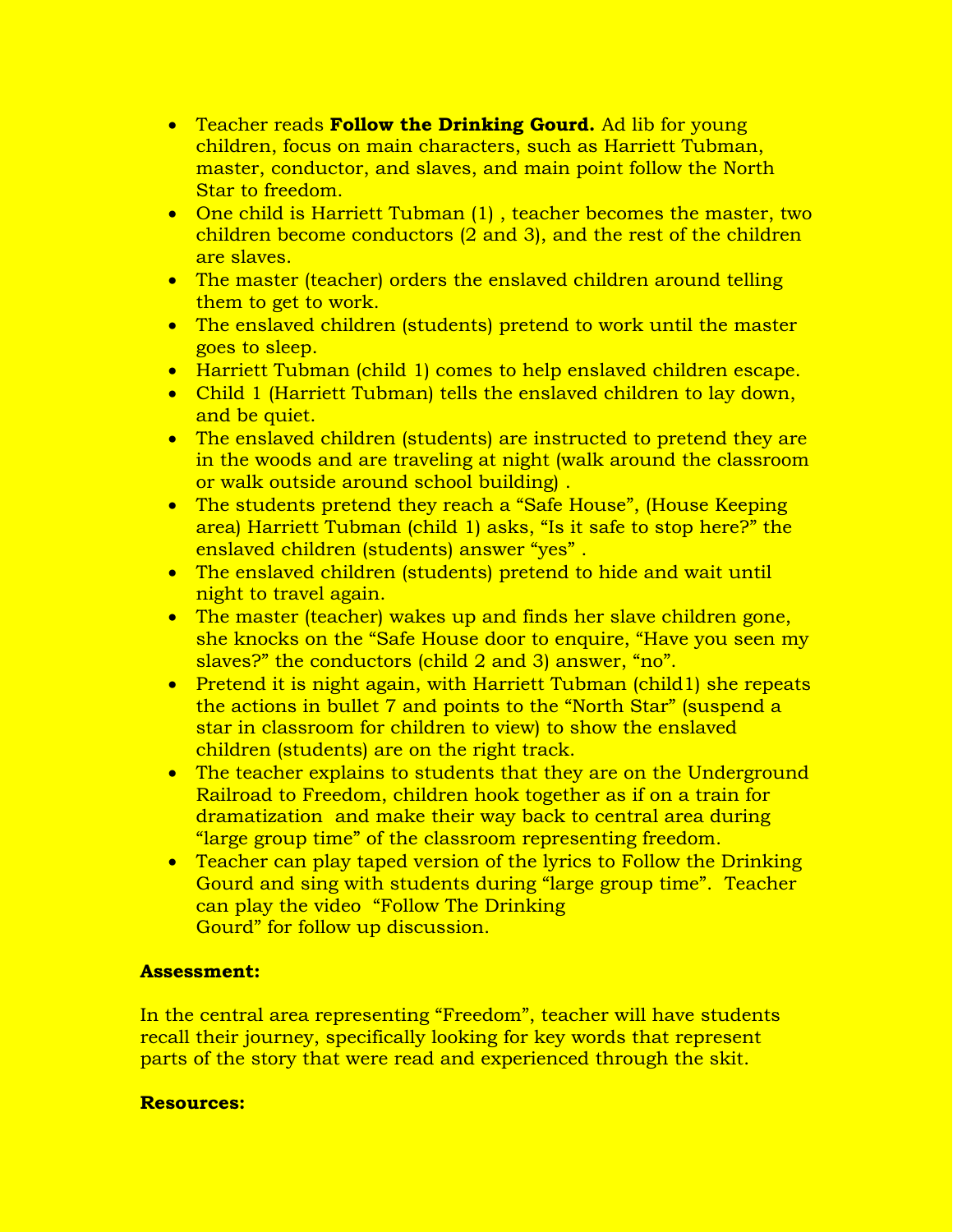#### **Music and Lyrics:**

Follow the Drinking Gourd Video – Follow the Drinking Gourd

## **Children's Literature:**

Follow the Drinking Gourd by F.N Monjo

#### **Web Site Links:**

[http://www.42explore2.comundergrd.htm](http://www.42explore2.comundergrd.htm/)

<http://www2.lhric.org/pocantico/tubman/gourd.htm>

**[Teachnet](http://www.teachnet.com/)** 

[www.atozteacherstuff.com/Themes/Harriet\\_Tubman/index.shtml](http://www.atozteacherstuff.com/Themes/Harriet_Tubman/index.shtml)

# **Follow the Drinking Gourd**

**Follow the drinking gourd, Follow the drinking gourd, For the old man is waiting for to carry you to freedom If you follow the drinking gourd When the sun comes back and the first quail calls, Follow the drinking gourd, For the old man is waiting for to carry you to freedom If you follow the drinking gourd The riverbank will make a very good road, The dead trees show you the way, Left foot, peg foot traveling on, Following the drinking gourd. The river ends between two hills, Follow the drinking gourd,**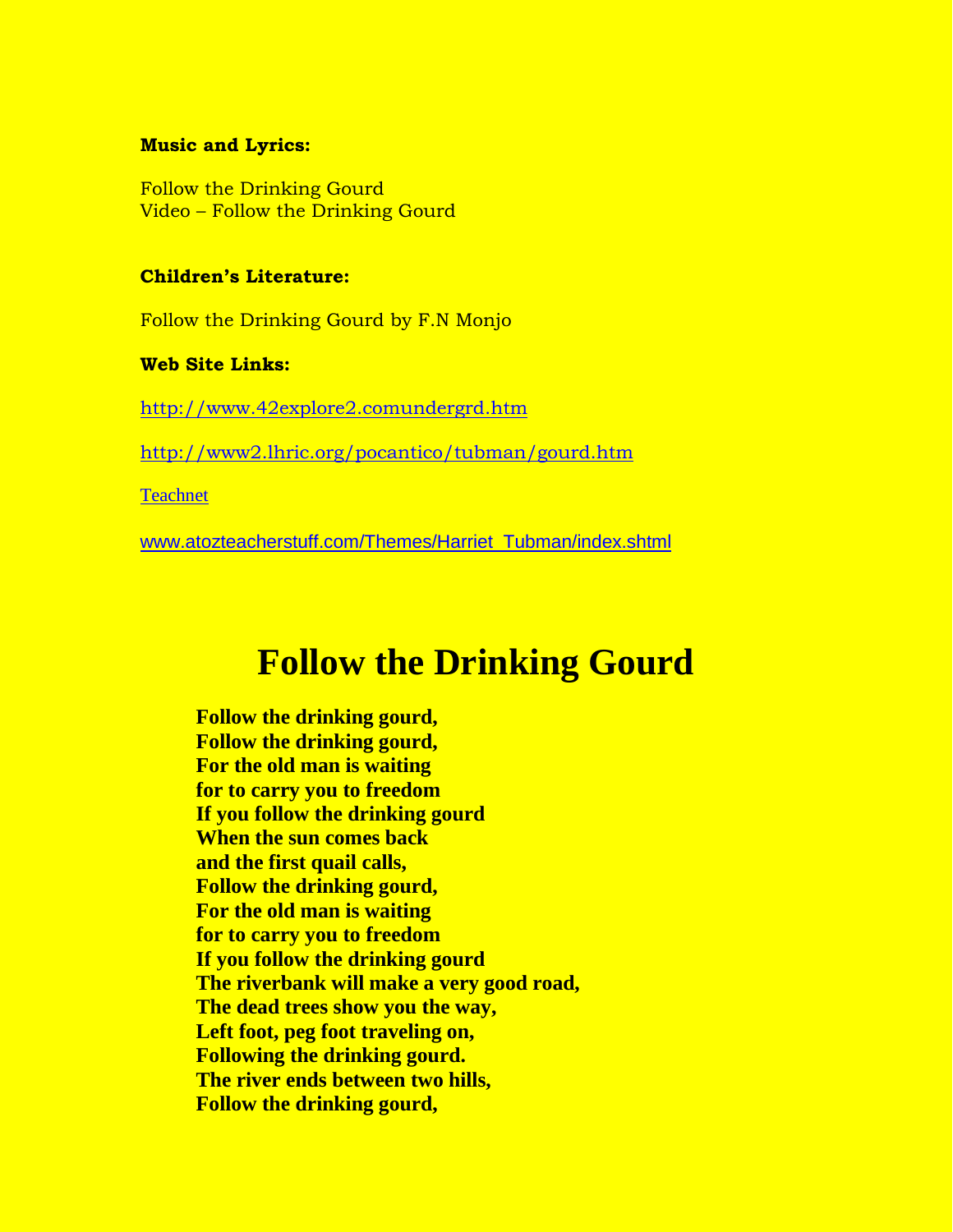**There's another tree on the other side, Follow the drinking gourd. Where the great big river meets the little river, Follow the drinking gourd, The old man is waiting, for to carry you to freedom If you follow the drinking gourd**



**Subject:** Diversity/Awareness

**Topic:** "Shades of Black" **Grade Level:** Pre-K **Lesson Length:** 5 days

## **Objective:**

Students will become familiar with the many shades of complexion differences and their comparisons to the colors of natural objects in their world, such as ice cream, stones, and minerals.

Students will identify individual uniqueness represented in a self-portrait showing hair color, eye color and providing positive self-image.

#### **Materials:**

"Shades of Black" by Sandra L. Pinkey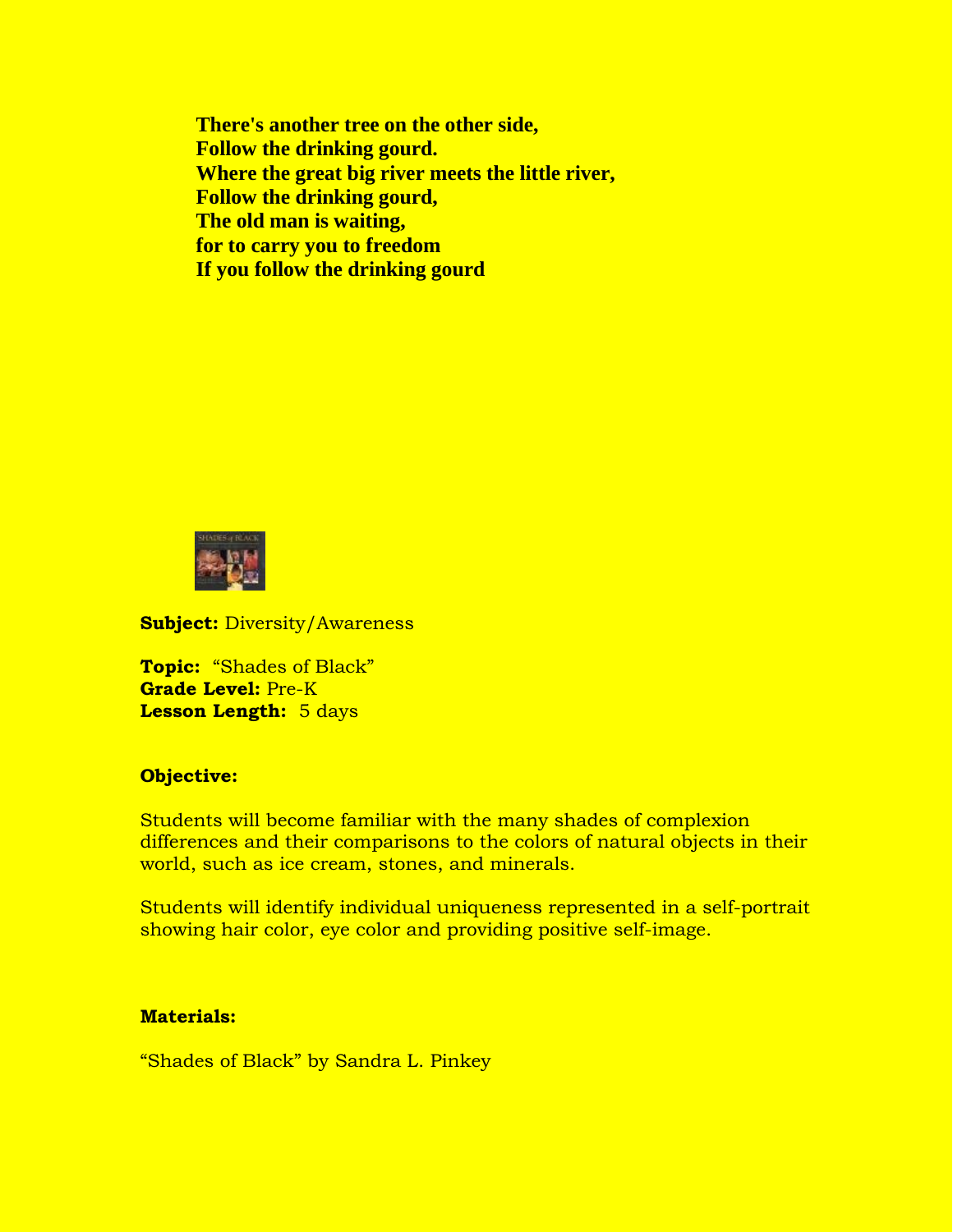hand held mirror

large mirror

9x12 news print

pencils

multicultural paint

markers

pre-cut yarn various lengths, textures, straight, and curly colors representing hair, beads, hair ties, barrettes

glue

# **Procedure:**

# **Day 1.**

- Teacher reads "Shades of Black", discussing comparisons of skin color to objects in their world and unique differences.
- In small groups of four, children will observe the color of their skin, hair and eyes using hand held mirrors for observation.
- Using a pencil, children will draw an outline of the shape of their face on to the news print.
- The children will select color of paint that best represents their unique skin color, and paint inside the penciled outline.

# **Day 2.**

• Children observe, using hand held mirror, the shape of their eyes, color, eye lashes and brows. Children draw with markers their depiction of their eyes and brows on to the painted news print.

# **Day 3.**

• Children observe, using hand held mirror, the unique shape, characteristics and color of their nose. Children then draw their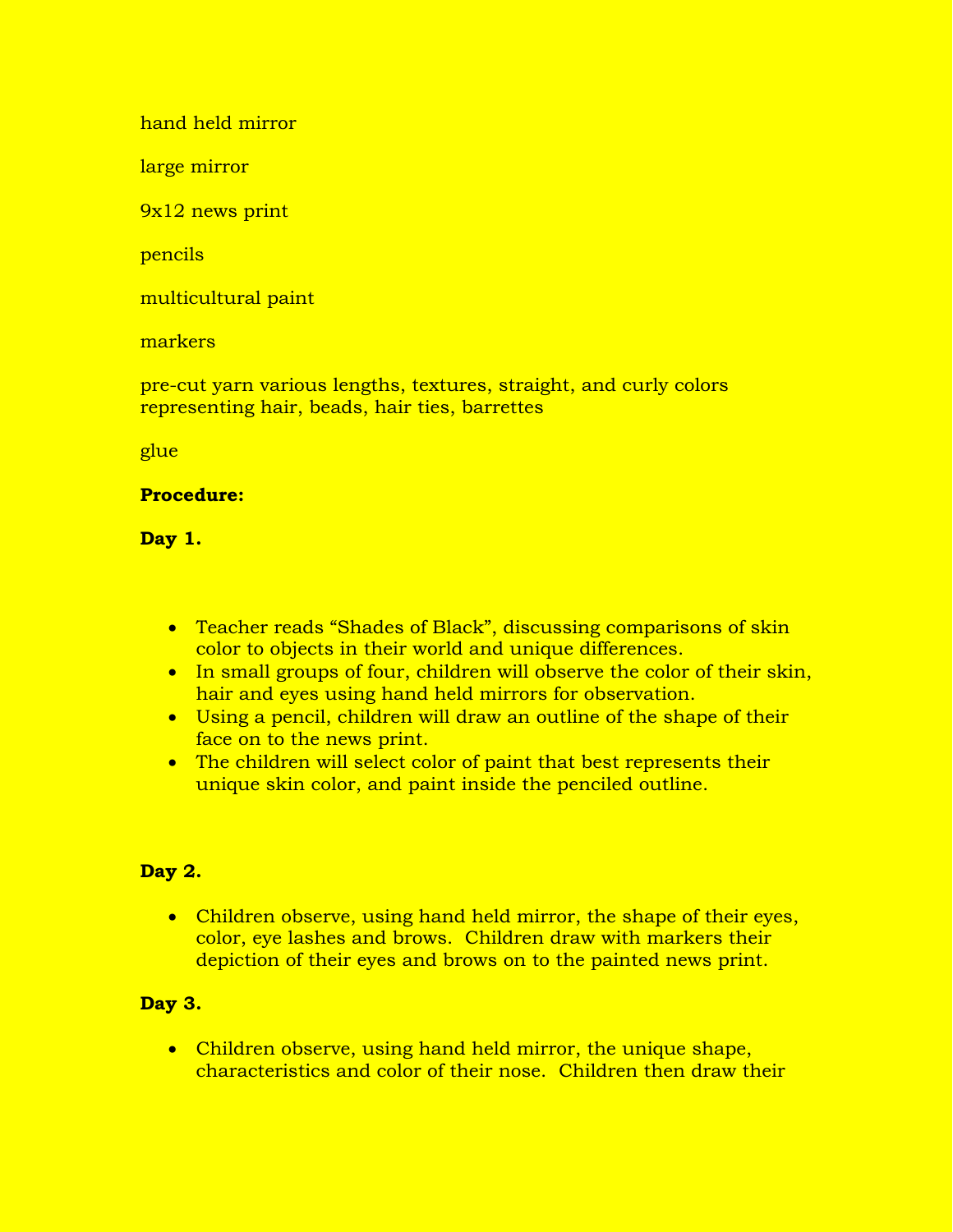depiction of their nose with markers on to the news print.

## **Day 4.**

• Children observe, using hand held mirror, the unique shape, characteristics and color of their mouth, teeth and tongue. Children then draw with markers their depiction of their mouth.

## **Day 5.**

• Children observe, using hand held mirror and large mirror, children observe their ears, the unique shape, and their hair, color and style. Children then draw ears with markers their depiction of their ears. Children glue pre-cut yarn around face that represents their unique hair color. The students may adorn self-portraits with beads, hair ties, barrettes, braids etc.

## **Assessment:**

Students will create a self-portrait. Finished products will be matted and displayed for children to view and discuss individual uniqueness and differences.

## **Resources:**

## **Children's Literature:**

Shades of Black by Sandra L. Pinkey

We are All Alike We Are All Different by The Cheltenham Elementary School Kindergartners

The Color of Us by Karen Katz

## **Web Site Links:**

<http://www.kinderart.com/littles/>